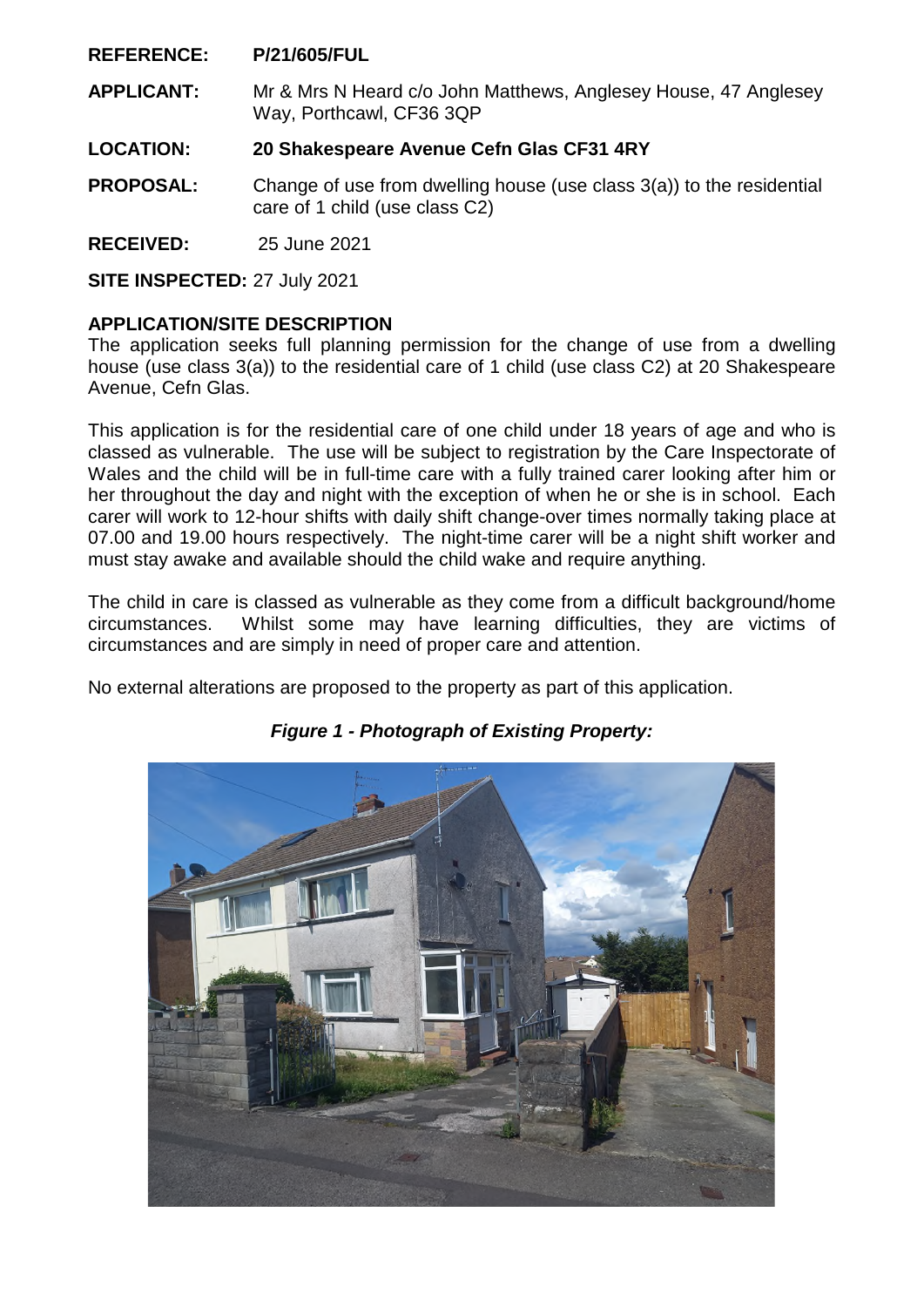The applicant's agent has confirmed that the existing dwelling is currently served by two off street parking spaces and a garage, i.e. three parking spaces in total.

The application site is located within the approved residential settlement boundary of Bridgend as defined by Policy PLA1 of the Bridgend Local Development Plan (2013). The application property comprises of a two storey, semi-detached property that is served by a front and rear garden with a side, ground floor porch, detached garage and side driveway which is set back off the main highway (known as Shakespeare Avenue) and is surrounded by similarly designed residential properties. The application site is located within a predominantly residential area.

*Figure 2 – Site Location Plan:* 

# **RELEVANT HISTORY**

None.

#### **PUBLICITY**

Neighbours have been notified of the receipt of the application. The period allowed for response to consultations/publicity expired on 3 August 2021.

#### **CONSULTATION RESPONSES**

Laleston Community Council - would like to Object to this planning application due to the following reasons:

- The property in question has previously been utilised as care facility, with no preceding request for planning permission, and caused much disturbance to neighbouring properties due to anti-social behaviour.
- Due to aforementioned anti-social issues in previous years, there is a great concern regarding the possible noise and disturbance resulting from use, which is only exacerbated by the lack of supervisory or regulated arrangements including that of BCBC Social Services.
- Council are aware of the need to aid vulnerable children and due to the fact that there is no evidence that a child living at this property would create disturbances or cause an increase to antisocial behaviour, Council would like to recommend that if permission is granted for the change of use, it only be provided on a temporary

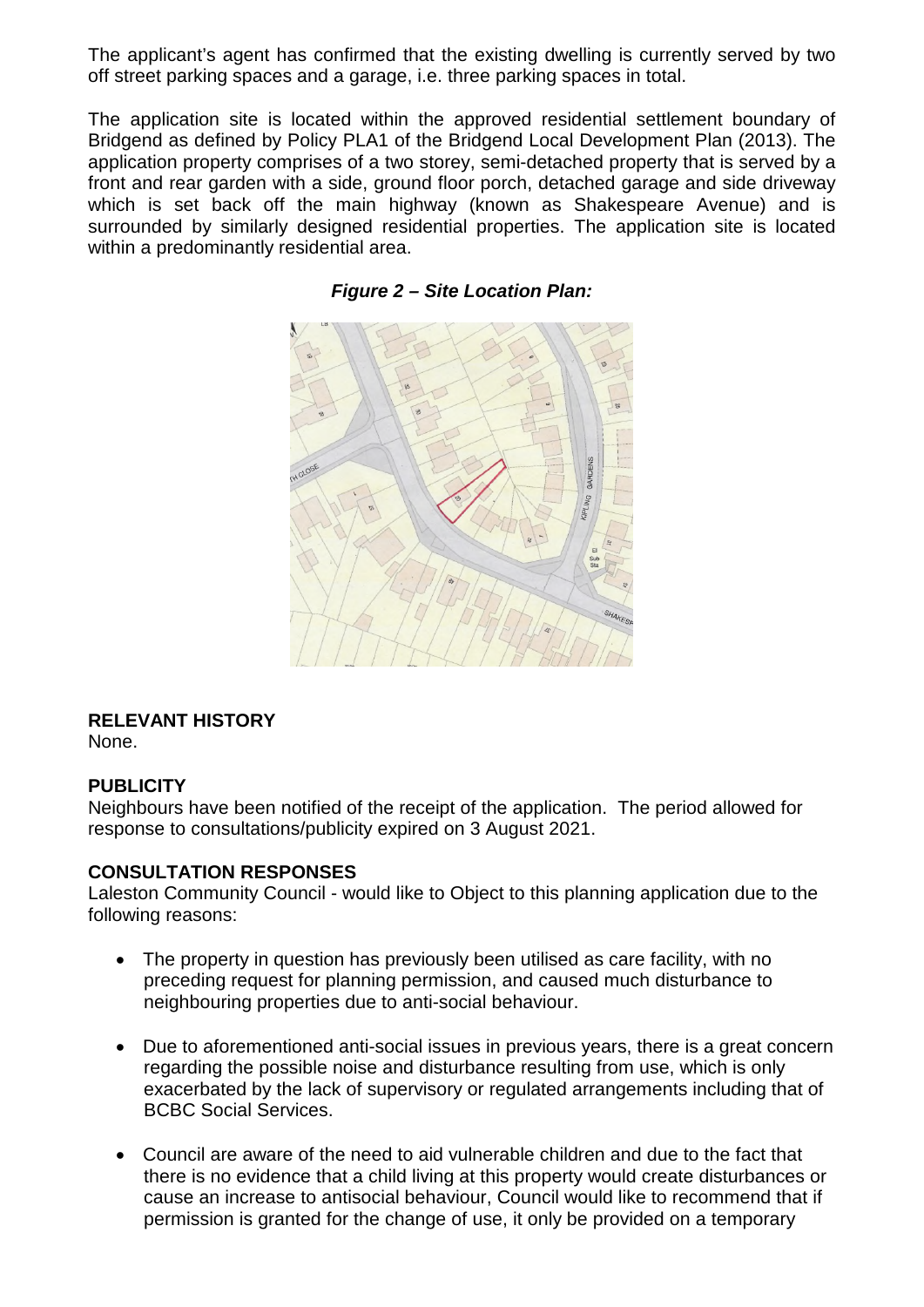basis to enable the impact of the proposal to be fully assessed.

Transportation Officer (Highways) – No objection to the proposed development.

Shared Regulatory Services (Noise) –There is very little information on the planning portal regarding this development. However, having spoken to the agent, the care home is to be used for vulnerable children as opposed to children with severe behavioural problems. Therefore, on this basis, no objection is raised to the proposed development.

# **REPRESENTATIONS RECEIVED**

Cllr Charles Smith (Local Ward Member) – has raised an objection to the proposed development and has requested that it be reported to, and determined by, the Council's Planning Committee for the following reasons:

- Placing what is clearly a business enterprise in a residential area is inappropriate;
- The relationship between this business enterprise and BCBC social services is not clear, so the degree of professional supervision of circumstances at this location is uncertain;
- Neighbours provide evidence of serious issues arising when a similar arrangement was tried previously. They claim that the police and other agencies seemed powerless to prevent disturbance and threats to neighbours;
- Likelihood of nuisance to immediate and nearby neighbours;
- Lack of consultation with persons affected in the neighbourhood.
- Insufficient evidence of appraisal of alternative arrangements for the young client.

Three letters of objection have also been received from the neighbouring properties known as 18, 51 and 55 Shakespeare Avenue raising the following concerns:

- Concerns regarding the occupants of the property;
- Impact of noise and disruption of the proposed use;
- Limited parking on a busy street:
- Unacceptable previous experience of use of property for similar use;
- Property is unsuitable due to close proximity to neighbouring properties and concerned that previous circumstances will be re-visited.

# **COMMENTS ON REPRESENTATIONS RECEIVED**

The concerns raised are addressed within the appraisal section of this report.

# **PLANNING POLICIES**

# **Local Policies**

The Development Plan for the area comprises the Bridgend Local Development Plan 2006-2021, which was formally adopted by the Council in September 2013, and within which the following policies are of relevance:

- Strategic Policy SP1 Regeneration-Led Development
- Strategic Policy SP2 Design and Sustainable Place Making
- Strategic Policy SP3 Strategic Transport Planning Principles
- Policy SP12 Housing
- Policy PLA1 Settlement Hierarchy and Urban Management
- Policy PLA11 Parking Standards
- Policy COM3 Residential Re-Use of a Building or Land

# **Supplementary Planning Guidance**

SPG02 – Householder Development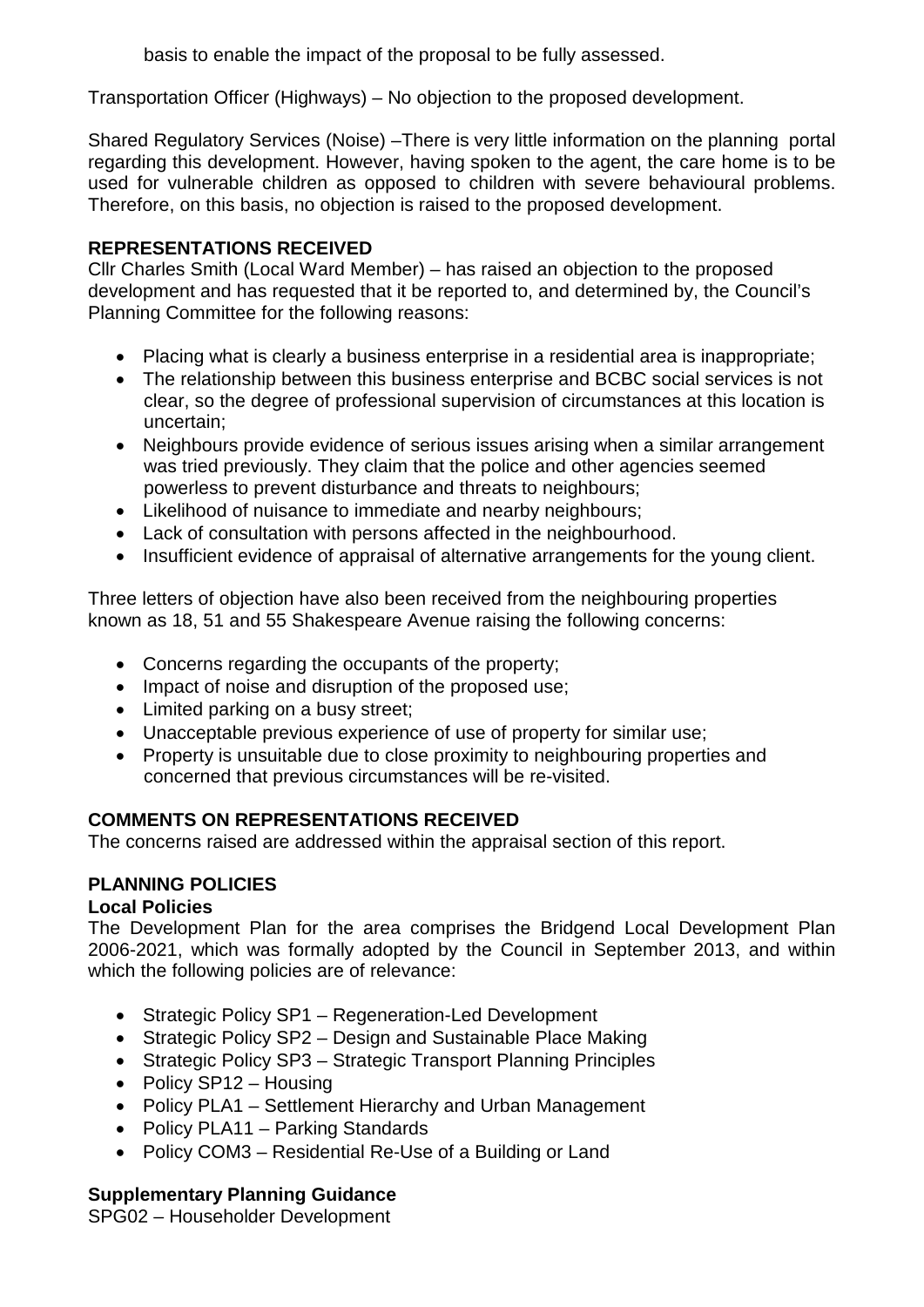# **National Planning Policy and Guidance**

National Planning guidance in the form of Planning Policy Wales (Edition 11, February 2021) (PPW) and Future Wales – the National Plan 2040 (Feb. 2021) are of relevance to the determination of this application.

#### **Technical Advice Notes:**

Technical Advice Note 12: Design (2016): Technical Advice Note 18: Transport (2007)

#### **Other Relevant Policies:**

#### Biodiversity/Ecology

Section 40 of the Natural Environment and Rural Communities Act 2006 states that 'every public authority must, in exercising its function, have regard, so far as is consistent with the proper exercise of those functions, to the purpose of conserving biodiversity'. This "duty to conserve biodiversity" has been replaced by a "biodiversity and resilience of ecosystems duty" under Section 6 of the Environment (Wales) Act 2016 which came into force on 21st March, 2016.

Section 6 (1) states that "a public authority must seek to maintain and enhance biodiversity in the exercise of functions in relation to Wales, and in so doing promote the resilience of ecosystems, so far as consistent with the proper exercise of those functions." Section 6(2) goes on to state that "In complying with subsection (1), a public authority must take account of the resilience of ecosystems, in particular (a) diversity between and within ecosystems; (b) the connections between and within ecosystems; (c) the scale of ecosystems; (d) the condition of ecosystems (including their structure and functioning); and, (e) the adaptability of ecosystems.

Regulation 9 of the Conservation of Habitats & Species Regulations 2010 requires LPAs to take account of the presence of European Protected Species at development sites. If they are present and affected by the development proposals, the Local Planning Authority must establish whether "the three tests" have been met, prior to determining the application. The three tests that must be satisfied are:

- 1. That the development is "in the interests of public health and public safety, or for other imperative reasons of overriding public interest, including those of a social or economic nature and beneficial consequences of primary importance for the environment".
- 2. That there is "no satisfactory alternative"
- 3. That the derogation is "not detrimental to the maintenance of the populations of the species concerned at a favourable conservation status in their natural range"

Given the nature of the development in this instance (change of use proposal of an existing building), it is considered that there will be no significant adverse residual impacts on biodiversity. Therefore, the proposal is considered to comply with the requirements of the Habitats Regulations 1994 (as amended), Section 6 of the Environment (Wales) Act 2016, guidance contained within TAN 5: Nature Conservation and Planning (2009) and relevant LDP policies.

#### **Well-being of Future Generations Act 2015**

The Well-being of Future Generations Act 2015 imposes a duty on public bodies to carry out sustainable development in accordance with sustainable development principles to act in a manner which seeks to ensure that the needs of the present are met without comprising the ability of future generations to meet their own needs (Section 5).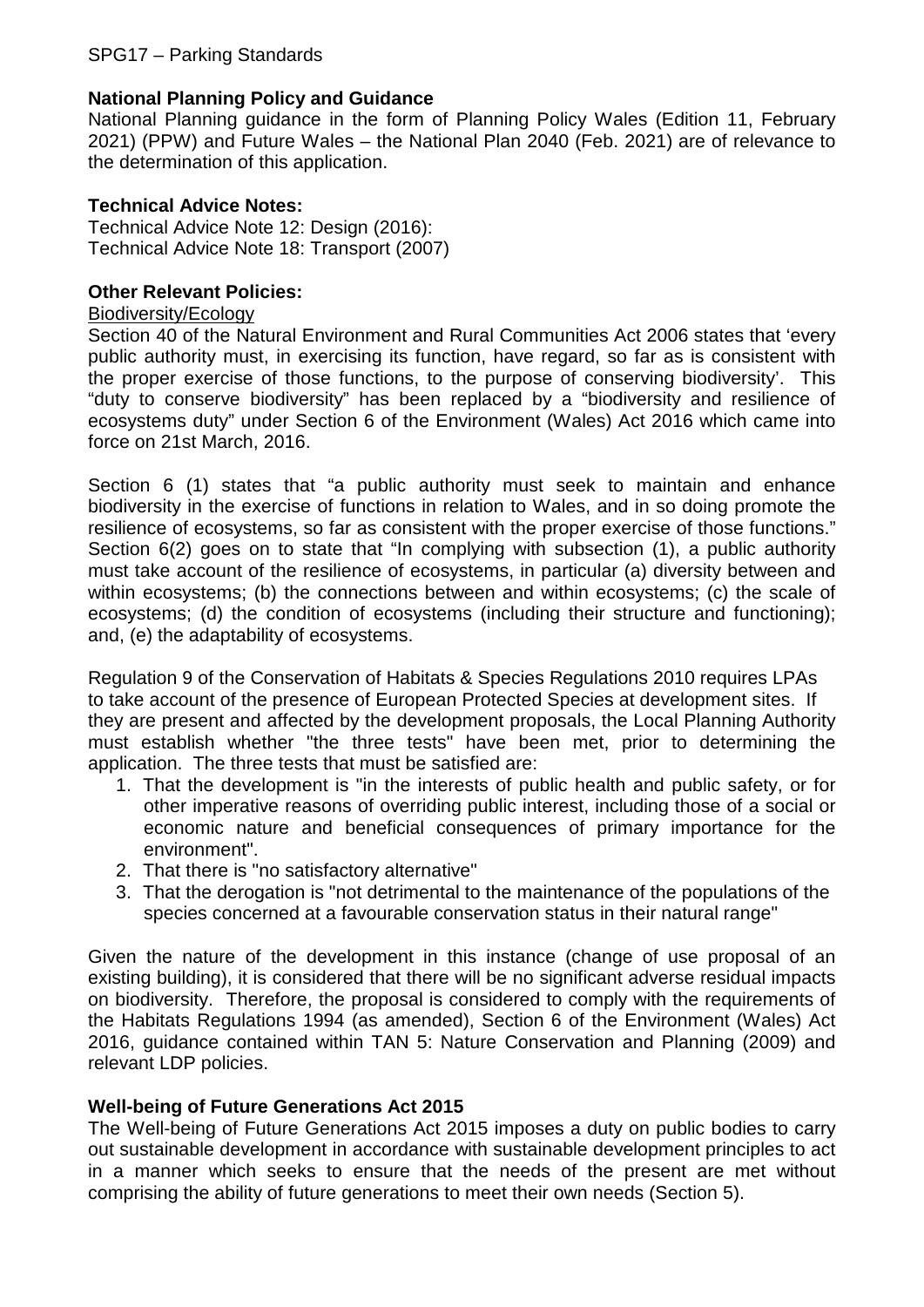The well-being goals identified in the act are:

- A prosperous Wales
- A resilient Wales
- A healthier Wales
- A more equal Wales
- A Wales of cohesive communities
- A Wales of vibrant culture and thriving Welsh language
- A globally responsible Wales

The duty has been considered in the assessment of this application. It is considered that there would be no significant or unacceptable impacts upon the achievement of well-being goals/objectives as a result of the proposed development.

# **The Socio Economic Duty**

The Socio Economic Duty (under Part 1, Section 1 of the Equality Act 2010), which came in to force on 31 March, 2021, has the overall aim of delivering better outcomes for those who experience socio-economic disadvantage and, whilst this is not a strategic decision, the duty has been considered in the assessment of this application.

# **APPRAISAL**

The application is referred to Committee to consider the representations made by the Local Ward Member, Laleston Community Council and local residents.

The application seeks full Planning permission for the change of use from a dwelling house (use class 3(a)) to the residential care of one child (use class C2).

The following main issues will be considered as part of this report:

- The principle of development use class
- The impact on the amenities of neighbouring residents
- Parking and Highways Safety
- Residents' perception/fear of crime and antisocial behaviour
- Impact on visual amenities.

# **The Principle of development – Use Class**

The proposal seeks to change the use of the existing dwelling house (from use class C3(a)) to a small care home for the residential care of 1 child (use class C2).

The C2 use class encompasses a number of different uses, including other types of residential care homes, hospitals, nursing homes, boarding schools, residential colleges and training centres. The C2 use class is distinct from the C2a use class, which groups together secure residential institutions, such as prisons, young offenders' institutions and secure hospitals.

In some circumstances, residential dwelling houses can be converted into children's care homes without the need for Planning permission. Each proposal has to be assessed on its own merits taking account of various factors, such as level and operational aspects of care.

The C3 use class, which encompasses residential dwelling houses, is split into the following three categories:-

• A dwelling house lived in by a single person or family. This category would include foster families.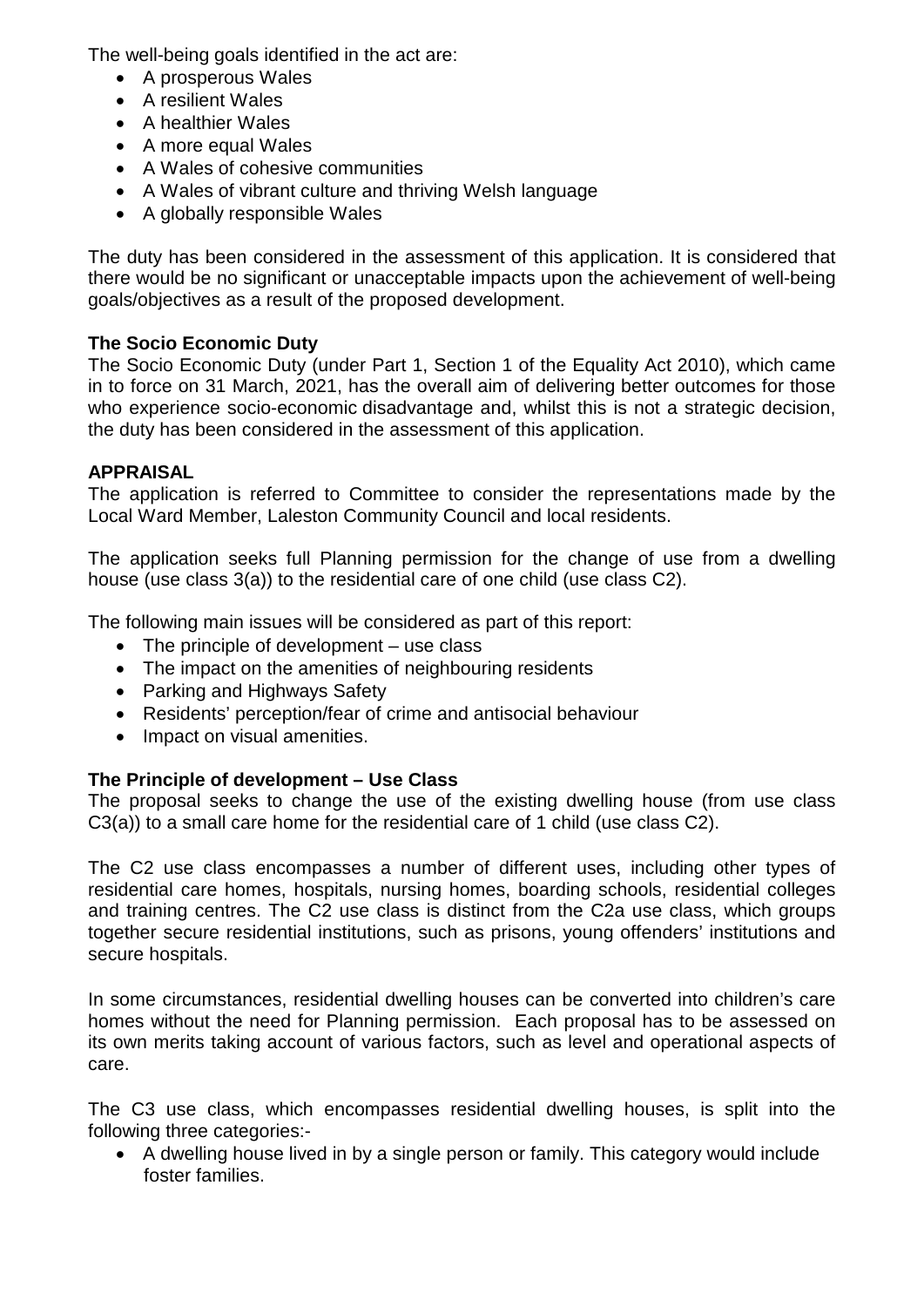- Up to 6 people living as a single household and receiving care. This includes supported housing schemes, such as for people with mental health issues or learning disabilities.
- Up to 6 people living as a single household, which do not fall within a C4 use (small house in multiple occupation), such as religious communities.

A recent Court judgement concluded that although adult carers will be present at all times they would not be living permanently at the property as part of a 'household' and a group of young people containing individuals under eighteen could not reasonably be regarded as being capable of living together as a single household.

In addition, the level of daily activity at the site would be more intensive and constant than might reasonably be expected to be generated by even a large dwelling house and as such, the overall character of the use may differ materially from that of a dwelling house. In view of this, it was considered that such a proposal represents a material change of use and therefore, the use would fall within Use Class C2.

In this case, however, the property will accommodate 1 child and 2 adult carers in a residential area which would display many similar features associated with a family dwelling. The changeover of carers would occur every 12 hours at 7am and 7pm.

The application site is located within the settlement boundary of Bridgend, as defined by Policy PLA1 of the Bridgend Local Development Plan (LDP) 2006-2021 and, as such, the conversion of this existing building into a small scale care home of the nature proposed is considered to accord with the criteria set out in Policy COM3 of the LDP and Planning Policy Wales (2018) which supports the use of suitable previously developed land for residential purposes as it can assist regeneration and at the same time relieve pressure for development on greenfield sites.

Furthermore, Strategic Policy SP1 seeks to encourage regeneration led development within the settlement hierarchy and it is considered that the proposed change of use of the existing building to another form of residential use in such a locality is compatible with surrounding land uses and is acceptable. It is considered that the proposed development is located within a sustainable location being located close to public transport links and local amenities which would be of benefit to potential future occupiers and staff at the premises.

In view of this, the proposed development is considered to accord with Strategic Policy SP1 and Policies PLA1, COM3 and SP10 of the Bridgend Local Development Plan (2006- 2021) and can be supported in principle.

As detailed above, the semi-detached property is situated within the residential settlement boundary of Bridgend and it is considered that the conversion of an existing dwelling to a care home of the nature proposed, with no external or internal works proposed and with the visual character of the property being retained, would provide a valuable alternative type of living accommodation in the locality without harmfully or significantly eroding the character and appearance of the existing area.

The essential character of the area is derived from single households and the introduction of a small-scale care home of the nature proposed, which is appropriate in a residential setting, can be supported. Furthermore, the proposal is for a small one-person care home which is residential in nature and as such, it would not result in an undue concentration of incompatible uses in this location.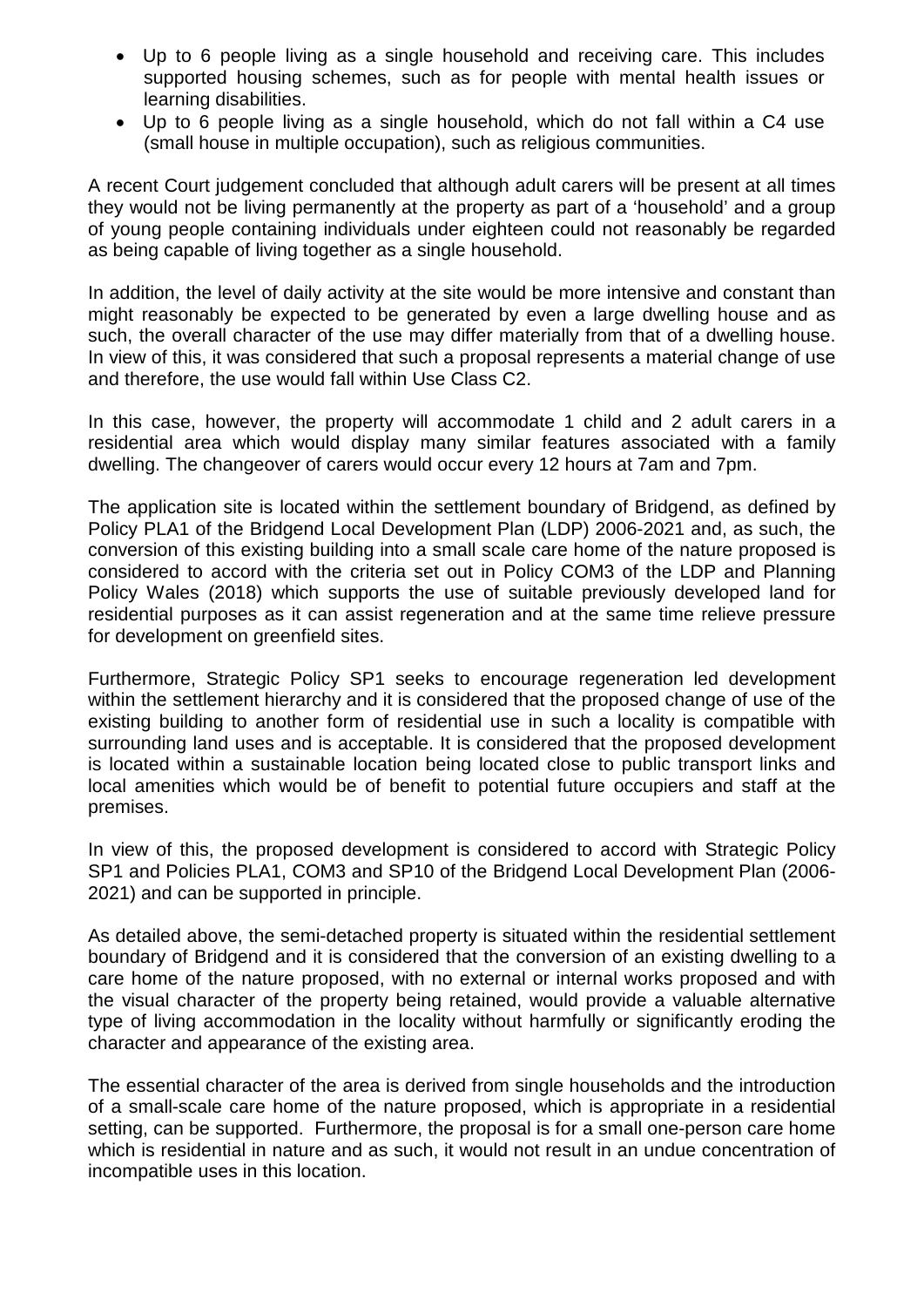Notwithstanding the above, whilst the principle of a residential use, such as a care home, within a residential area is accepted and common place, it is necessary to consider the aspects of this proposed use which may have the potential to adversely affect the residential amenities of the area.

### **Impact on the amenities of neighbouring residents**

Planning applications must be determined in accordance with the adopted Plan unless material considerations indicate otherwise (Section 38(6) of the Planning and Compulsory Purchase Act 2004 refers).

Policy SP2 (Design and Sustainable Place Making) in particular states:

*All development should contribute to creating high quality, attractive, sustainable places which enhance the community in which they are located, whilst having full regard to the natural, historic and built environment by:* 

- *1. Complying with all relevant national policy and guidance where appropriate;*
- 2. Having a design of the highest quality possible, whilst respecting and enhancing *local*
- *3. distinctiveness and landscape character;*
- *4. Being of an appropriate scale, size and prominence;*
- *5. Using land efficiently by:* 
	- *(i) being of a density which maximises the development potential of the land*
	- *(ii) whilst respecting that of the surrounding development; and*

*(iii) having a preference for development on previously developed land over (iv) greenfield land;* 

- *6. Providing for an appropriate mix of land uses;*
- *7. Having good walking, cycling, public transport and road connections within and outside the site to ensure efficient access;*
- *8. Minimising opportunities for crime to be generated or increased;*
- *9. Avoiding or minimising noise, air, soil and water pollution;*
- *10. Incorporating methods to ensure the site is free from contamination (including invasive species);*
- *11. Safeguarding and enhancing biodiversity and green infrastructure;*
- *12. Ensuring equality of access by all;*
- *13. Ensuring that the viability and amenity of neighbouring uses and their users/occupiers will not be adversely affected;*
- *14. Incorporating appropriate arrangements for the disposal of foul sewage, waste and water;*
- *15. Make a positive contribution towards tackling the causes of, and adapting to the impacts of Climate Change; and*
- *16. Appropriately contributing towards local, physical, social and community infrastructure which is affected by the development.*

Local residents have raised a number of concerns regarding the impact that the care home would have on the residential amenities of neighbouring properties. There are three main strands to these concerns:-

- the potential noise and disturbance caused by additional comings and goings, relating to the institutional use of the site;
- the potential disturbance, resulting from the child's behaviour; and,
- the age group of existing residents.

The supporting statement advises that the home would accommodate one child under the age of 18. The applicant has confirmed that the home would be registered with the Care Inspectorate of Wales if Planning permission is granted. It should be noted that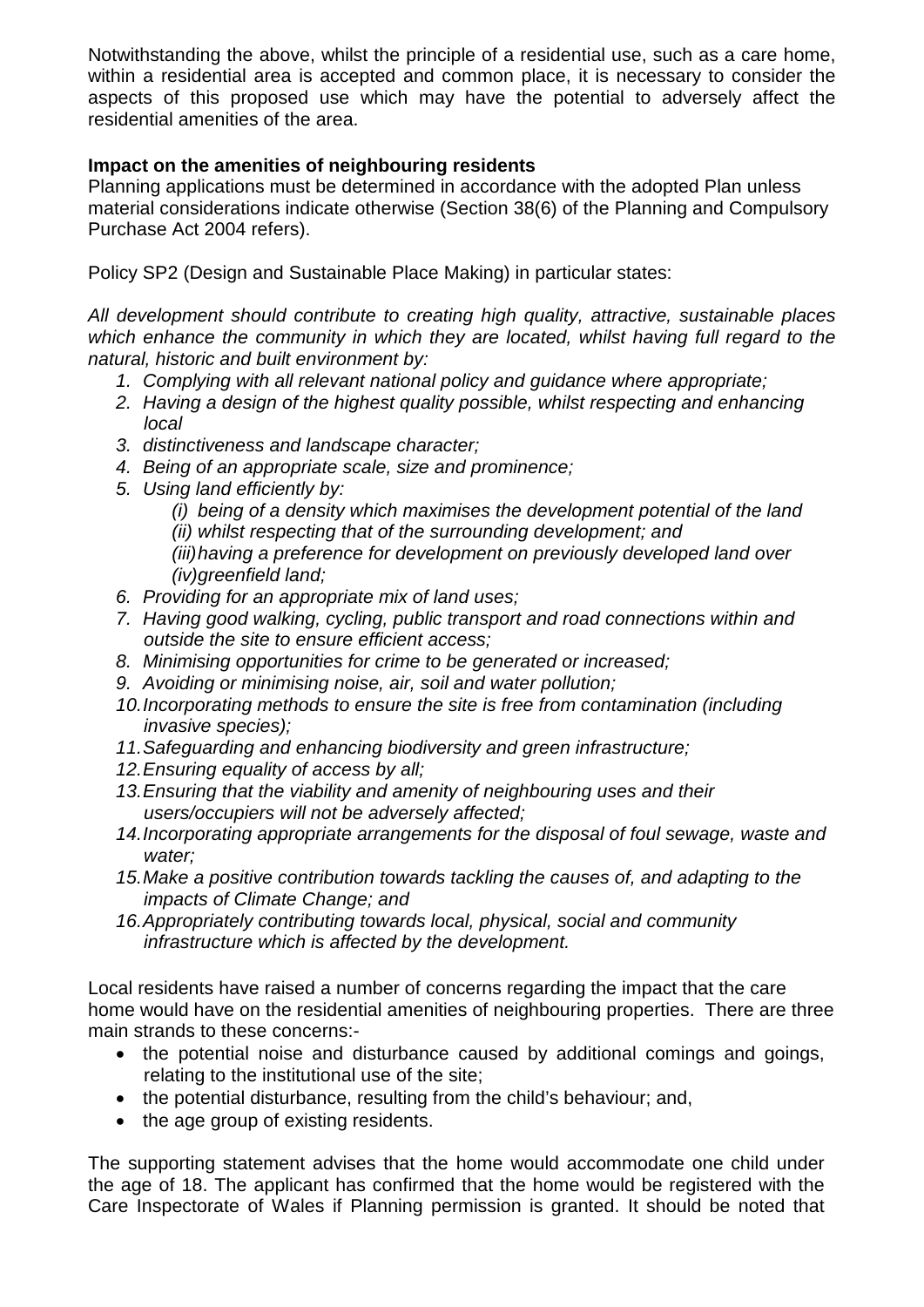registration with the overseeing body is not a requirement to grant planning permission but is a separate regulatory process.

There will be a fully trained carer looking after the child throughout the day and night apart from when the child is at school. Each carer will work to 12-hour shifts with daily shift changeover times normally taking place at 07.00 and 19.00 hours respectively. The night-time carer will be a night shift worker and must stay awake and available should the child wake and require assistance. Parking will be provided for vehicles at the side of the property with a maximum of two cars at the property at handover time. On the basis, that the staff could all arrive and leave individually, that would result in a minimum of 4 staff movements to and from the property per day.

The handover times (7am and 7pm) are at the quieter times of the day, where comings and goings could be more noticeable and disruptive to nearby residents. However, the property is located on a main road with its own off-street parking and the hand over will take place at times when residents are likely to be leaving for or returning to work. These changeover hours are, therefore, considered to be reasonable.

In terms of the level of amenity, the plot benefits from an enclosed front and rear garden that would provide a form of external amenity area and waste/recycling bin storage areas to potential future residents of the premises. No details have been provided of any regular visitors to the property, however, it would not be reasonable or enforceable in Planning terms to restrict, by use of a Planning condition, who could visit the property and when, as well as the number of visitors present on the site at any one time.

Such a condition would go beyond the remit of the Planning system as it could potentially interfere with the operational functioning of the home, affecting how and when key visitors, such as social workers and health visitors could attend the property. It would also be impossible to monitor.

Whilst the maximum number of children placed at the home is limited to one (and this can be controlled by a Planning condition), the precise operational requirements of the use are not known and will ultimately be controlled by the requirements of the Care Inspectorate of Wales. Previously, temporary Planning permission has been granted to allow a "trial run" in order to assess the effect of the development on the area of such a proposed use, however, a recent appeal decision (Appeal Ref APP/F6915/A/121/3266841) for a similar type of development (subject to this application) against a condition for temporary planning permission was allowed stating that:

Guidance regarding the imposition of planning conditions is set out in the Welsh Government Circular 016/2014 'The Use of Planning Conditions for Development Management' ('the Circular'). Paragraph 5.23 advises that it will rarely be necessary to grant temporary permission for development which conforms with the provisions of the development plan. The material considerations to which regard must be had in granting permission are not limited or made different by a decision to make the permission a temporary one. The reason for granting a temporary permission should never be that a time limit is necessary because of the effect of the development on the amenity of the area.

Therefore, the Inspector found the temporary permission condition and a condition regarding the keeping of an up-to-date register for visitors to the property to be unreasonable and unnecessary. The Inspector also concluded that the removal of these conditions would not result in any harm to the general amenities of the area, amenity of neighbouring residents or result in any conflict with Policy SP2 of the BLDP(2013).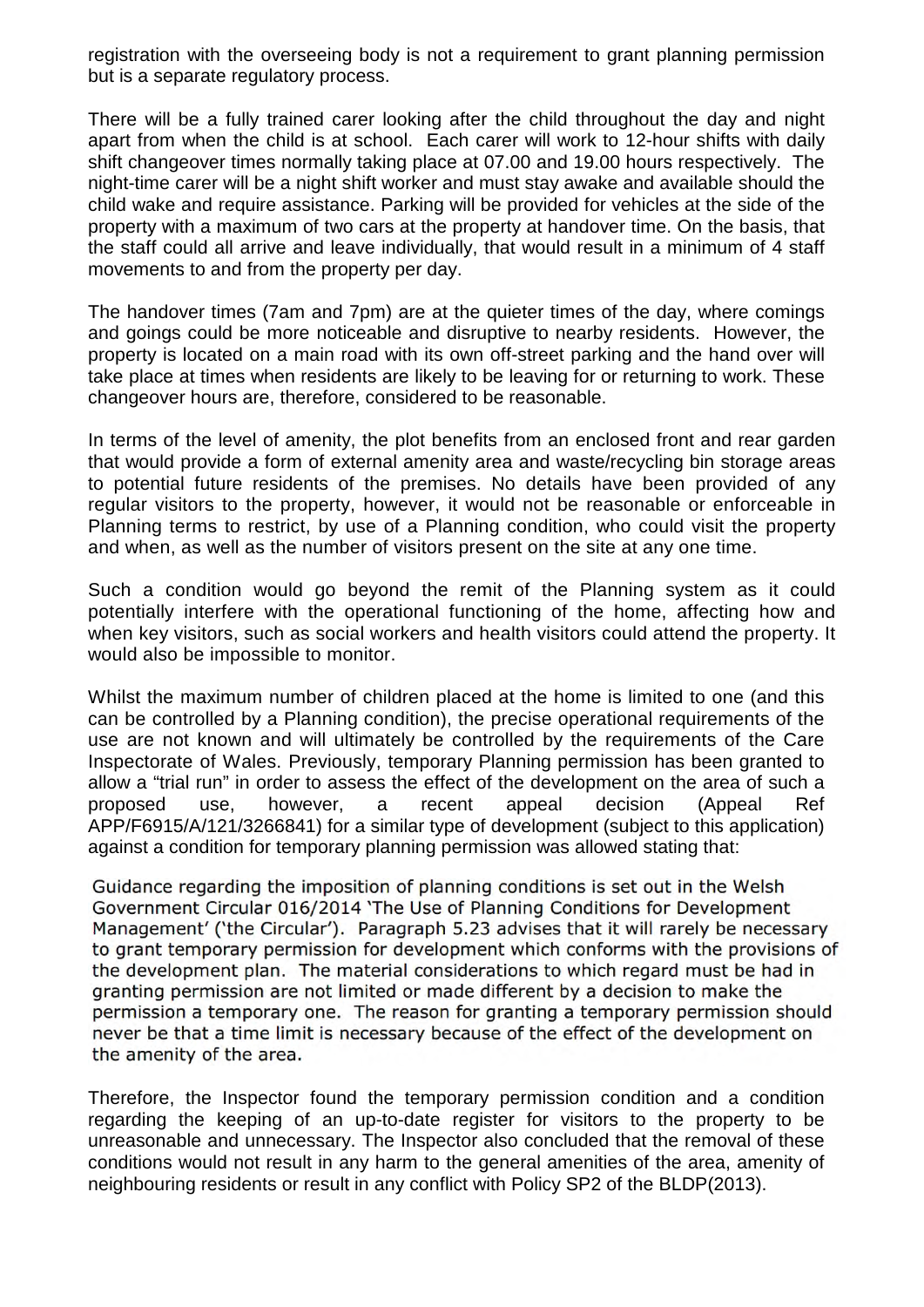A full copy of the appeal decision has been attached as Appendix A to this report.

In view of the above and in terms of the likely impact on the residential amenities of the neighbouring properties, with particular reference to the immediate residents of Shakespeare Avenue, it is considered that the proposed use, by virtue of the low number of residents, would not unreasonably compromise the level of amenity that is currently enjoyed and can be reasonably expected in such a locality.

It is considered that the level of activity and other likely effects of the use would not significantly exceed what might be expected from the occupation of the existing house by a family. Given the relatively small-scale nature of the use, the level of movements to and from the property is not considered to intensify the use to the extent that it would be incompatible in this a residential area. Accordingly, there are no conditions, except for a cap on the maximum number of children, which could reasonably be imposed to ensure that the information submitted by the applicant is adhered to.

Taking into consideration the above, and the Inspector's recent appeal decision, it is considered that the proposed use as a children's care home for the care of one child under the age of 18 is acceptable and will not have a significant adverse impact on the existing amenities of the neighbouring properties which accords with Policy SP2(12) of the BLDP(2013) and the Council's Supplementary Planning Guidance SPG02: Householder Development.

#### **Residents' perception/fear of crime and antisocial behaviour**

The objectors raise concerns that the proposed use will result in antisocial behaviour from the children and from potential visitors to the property due their previous experience of the use of the property for the same use as proposed subject to this application. Whilst it is noted that there is no planning history regarding the previous use of the site as a children's care home, the applicant's agent has also advised that it was not registered or regulated by the Care Inspectorate of Wales, of which the use subject to this application will be fully registered and monitored by the relevant bodies.

The risk of crime and disorder and the perception of it arising from the proposed use is, in some instances, a material Planning consideration. In order to carry weight in the determination of a Planning proposal, fear of crime must be based on sound reasons and there needs to be reasonable evidential basis for that fear. No material planning evidence has been provided to demonstrate this.

Objectors' concerns and anxieties about the proposed use are acknowledged but there is no solid evidence to demonstrate that the change of use of the dwelling to a small children's care home would result in a spike in antisocial behaviour in the neighbourhood. Proposals for care homes are not an uncommon occurrence nationally and Planning appeal decisions relating to similar proposals have concluded that it cannot be assumed that children living in care would be more likely to behave antisocially or create levels of noise over and above children living in a 'traditional' family unit. In appeal decisions Planning Inspectors take note that in a care home children would be cared for by specialist supervising staff and care workers who are able to deal with any situations that might arise.

It is the case that in addition to holding the relevant planning permissions, residential children's homes which accommodate children under 18 years old must be registered with the Care Inspectorate for Wales and it is a criminal offence to run a children's home which is not registered with this body. As part of this registration process, the applicant must demonstrate that they meet certain legal requirements set out within The Care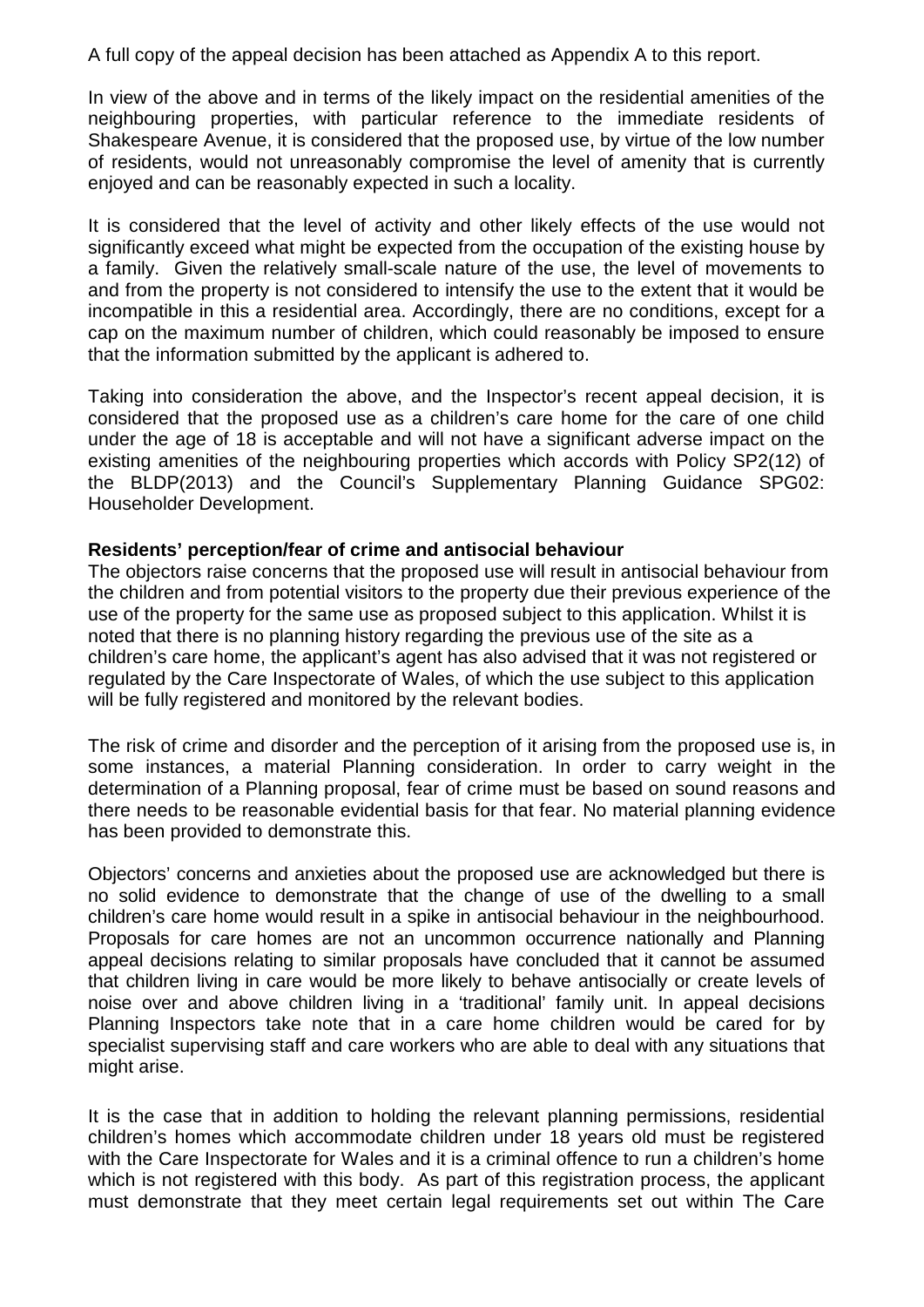Standards Act 2000 (Notification) (Wales) Regulations 2011, The [Regulation and](http://www.legislation.gov.uk/id/anaw/2016/2)  [Inspection of Social Care \(Wales\) Act 2016 a](http://www.legislation.gov.uk/id/anaw/2016/2)nd The Children's Homes (Wales) (Amendment) Regulations 2017. The Care Inspectorate for Wales can take enforcement action where care homes have been shown to fall short of the legal requirements set out within the Acts and can remove a care home's licence. How the care home would function is a process that would need to be agreed as part of the registration process and as this is controlled by other legislation, it is not within the remit of the Planning system to seek to control the day to day functioning of the care home.

No evidence is available to demonstrate that the child living at this care home would create disturbances or cause an increase in other forms of antisocial behaviour. As such, whilst the fear and perception of crime is a material Planning consideration, there is no reasonable evidence base for the fear in this instance. A refusal cannot be justified on the grounds of residents' fear of crime in this case.

#### **Parking and Highways safety**

Criterion (6) of Policy SP2 states that developments should have good walking, cycling, public transport and road connections to ensure efficient access to the site and this is supplemented by Supplementary Planning Guidance 17 which requires 1 space per resident staff, 1 space per non-resident staff and 1 visitor's space per 4 beds.

It is noted that the existing dwelling is a 2 bedroom property which would generate a parking requirement for 2 spaces. Currently there is a driveway which can provide two spaces albeit it is constrained by the side porch, however, there is evidence to show a car parked beyond it. The proposed use of a care home for a single child and two nonresident members of care staff would also generate a parking requirement for only 2 spaces (1 per 3 non-resident staff = 1 space  $+$  1 visitor space per 4 beds). Accordingly, the proposed use is not considered to generate any greater movements or parking than the current use a residential dwelling therefore there are no highway capacity or safety concerns and is considered that the parking provision would comply with Policy SP2(6) of the BLDP(2013) and the standards for staff with visitor parking being accommodated onstreet states within the Council's Supplementary Planning Guidance SPG17: Parking Standards.

#### **Visual amenities**

No material alterations are proposed to the exterior of the building and therefore it is considered that there would be no material harm to the character and appearance of the area which accords with Policy SP2(2) and SP2(3) of the BLDP(2013).

#### **CONCLUSION**

This application is recommended for approval because the development complies with Council policy as the proposed children's care home would be a residential type use in a residential area and there is no objection in principle to this use in this location. Also, given the relatively small-scale nature of the use and on the basis of the information provided by the applicant, the proposal is not considered to result in any comings and goings in excess of those which could reasonably be expected in a residential area.

There is no tangible evidence to demonstrate that the creation of a children's care home in this location would result in anti-social behaviour or crime. Whilst the perception and fear of crime can be a material Planning consideration it must be based on sound evidence rather than anecdotal evidence.

It is not within the remit of the Planning system to manage the operation of the care home, as this is covered by other legislation and managed by the Care Inspectorate of Wales.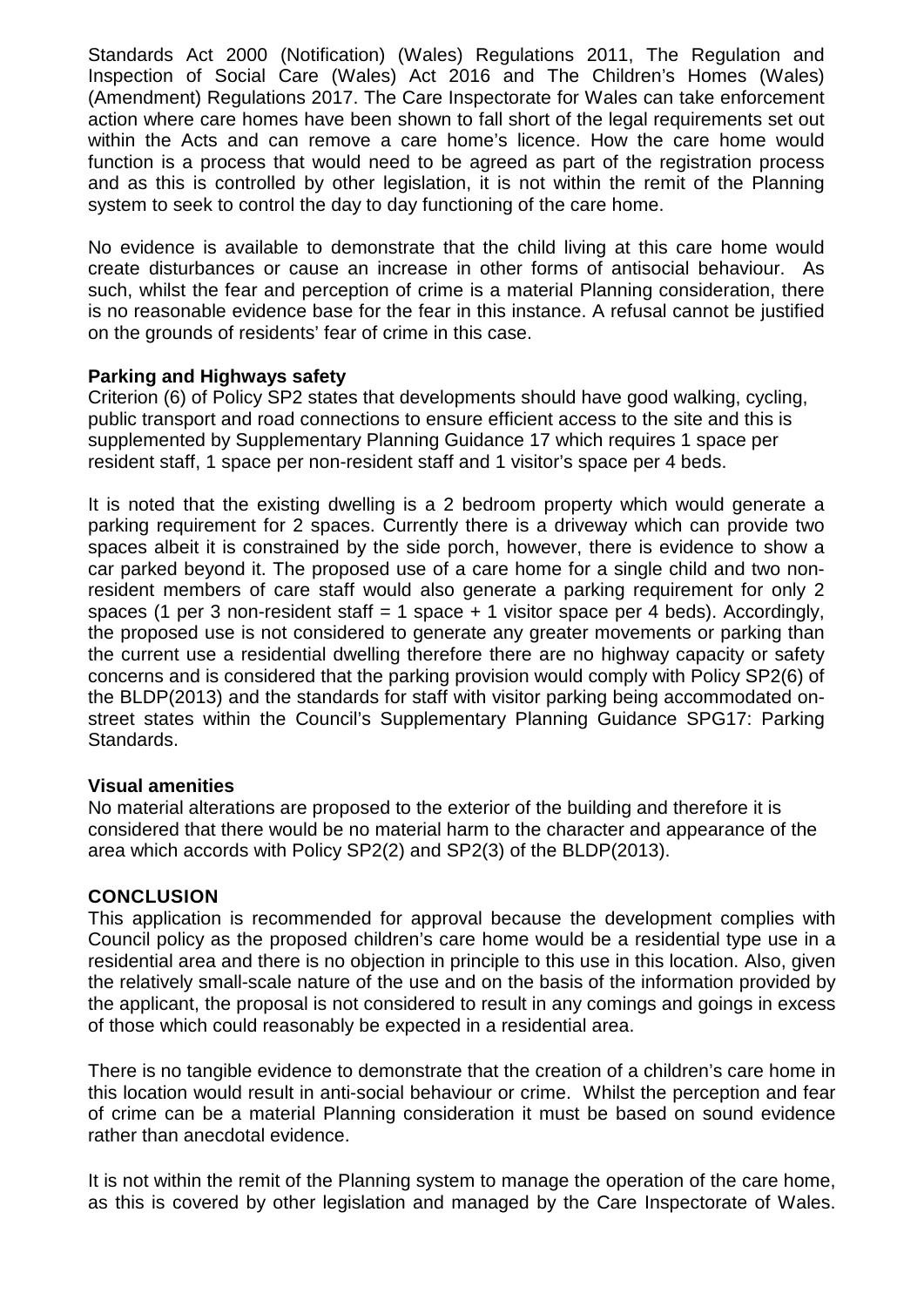The care home would have to be registered with the Care Inspectorate of Wales and comply with all the necessary legislation that ensures the care home is run to an appropriate standard.

The proposed parking arrangement would meet the standards set out within Supplementary Planning Guidance 17 and the Highway Authority has not raised any highway safety concerns.

A planning condition has been suggested, restricting the use to a children's care home only and limiting the number of children living in the home to a maximum of one at any one time.

Accordingly, it is considered that, on balance and having taken into consideration the concerns raised by the Local Ward Member, Community Council and local residents, in this case, they are not considered to outweigh the other material issues connected to the development as to warrant refusal on those grounds.

#### **RECOMMENDATION**

(R02) That permission be GRANTED subject to the following condition(s):-

1. The premises shall be used as a residential care home for a maximum of one child and two care providers as specified in the application details and for no other purpose including any other purpose in Class C2 of the Schedule to the Town and Country Planning (Use Classes) Order 1987 or in any provision equivalent to that Class in any Statutory Instrument revoking and re-enacting that Order.

Reason: To enable the Local Planning Authority to retain effective control over the use of the premises in the interests of safeguarding the general amenities of the area.

# **JANINE NIGHTINGALE CORPORATE DIRECTOR COMMUNITIES**

**Background papers**  None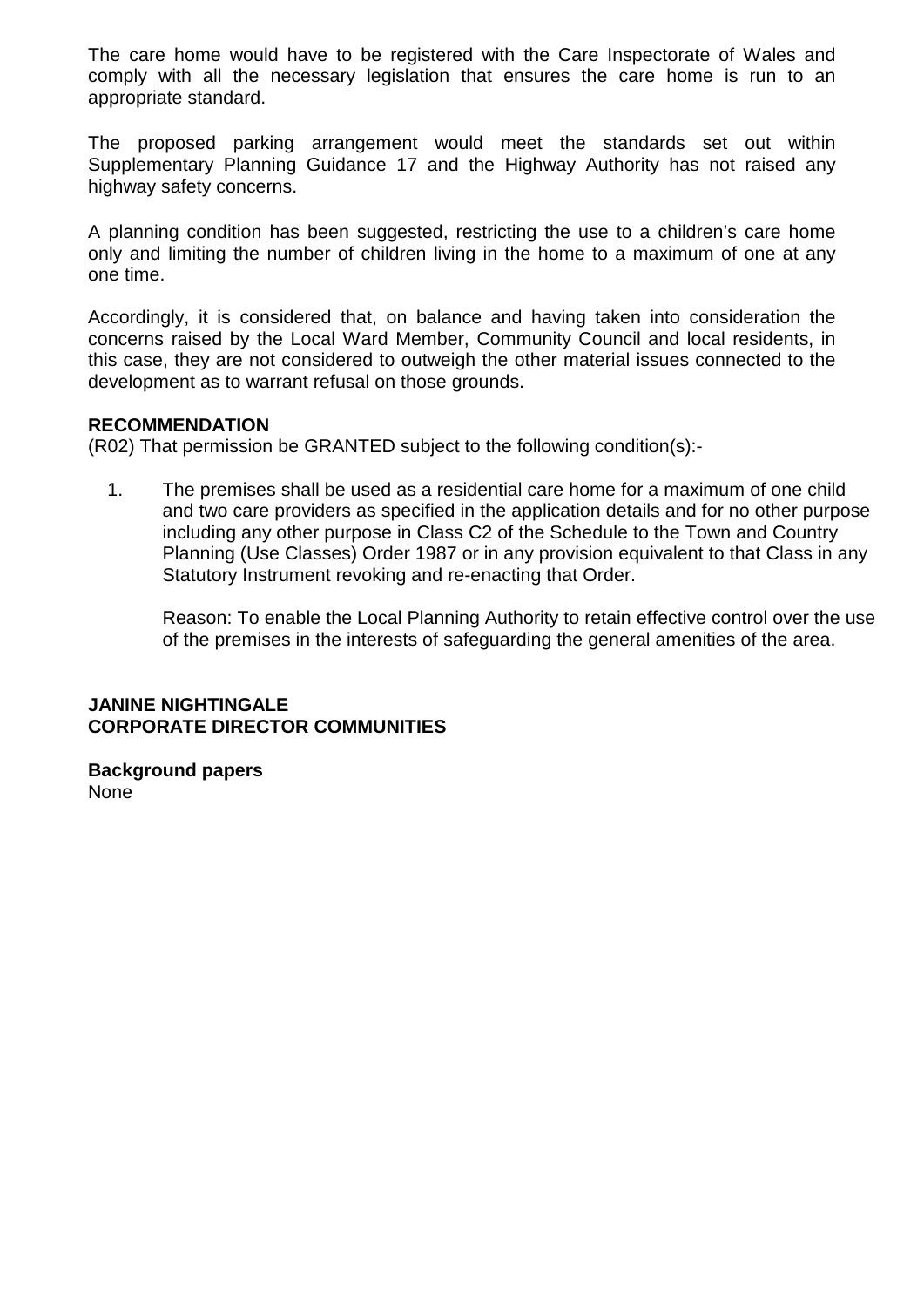

# **Penderfyniad ar yr Apêl Appeal Decision**

Ymweliad â safle a wnaed ar 19/03/21 Site visit made on 19/03/21

#### **gan P J Davies, BSc (Hons) MA MRTPI by P J Davies, BSc (Hons) MA MRTPI**

**Dyddiad: 23/4/21 Date: 23rd April 2021**

**Arolygydd a benodir gan Weinidogion Cymru an Inspector appointed by the Welsh Ministers**

# **Appeal Ref: APP/F6915/A/21/3266841**

# **Site address: 10 Woodside Avenue, Litchard, Bridgend, CF31 1QF**

#### **The Welsh Ministers have transferred the authority to decide this appeal to me as the appointed Inspector.**

- The appeal is made under section 78 of the Town and Country Planning Act 1990 against a refusal to grant planning permission under section 73 of the Town and Country Planning Act 1990 for the development of land without complying with conditions subject to which a previous planning permission was granted.
- The appeal is made by Mr & Mrs Neil Heard against the decision of Bridgend County Borough Council.
- The application Ref: P/20/652/RLX dated 28 August 2020, was refused by notice dated 27 October 2020.
- The application sought planning permission for a change of use from dwelling house (use class C3(a)) to the residential care of 2 children (use class (C2)) without complying with conditions attached to planning permission Ref: P/20/299/FUL dated 23 July 2020.
- The conditions in dispute are Nos 1 and 3.
- Condition 1 states: *'The use hereby permitted shall be discontinued on or before 31 December 2022'*.
- Condition 3 states: *'An up to date register shall be kept at the residential care home (use class C2) premises from the first beneficial C2 occupation of the property. The register shall be made available for inspection by the local planning authority upon request. The register shall contain details of the names and occupations of all visitors to the property, the date, the time of arrival and the time of departure from the property'*.
- The reason given for Condition 1 is: '*To enable the Local Planning Authority to assess the impact the development has on the amenities of the area and to enable the matter to be reviewed at the end of the period of the temporary consent'*.
- The reason given for Condition 3 is: *'To inform the Local Planning Authority of the use of the property at the end of the temporary period'*.

# **Decision**

- 1. The appeal is allowed and planning permission is granted for a change of use from dwelling house (use class C3(a)) to the residential care of 2 children (use class (C2)) at 10 Woodside Avenue, Litchard, Bridgend, CF31 1QF in accordance with the application Ref: P/20/652/RLX dated 28 August 2020, without compliance with condition numbers 1 and 3 previously imposed on planning permission Ref: P/20/299/FUL dated 23 July 2020 and subject to the following condition:
	- 1) The premises shall be used as a residential care home for a maximum of two children as specified in the application details and for no other purpose including any other purpose in Class C2 of the Town & Country Planning (Use Classes)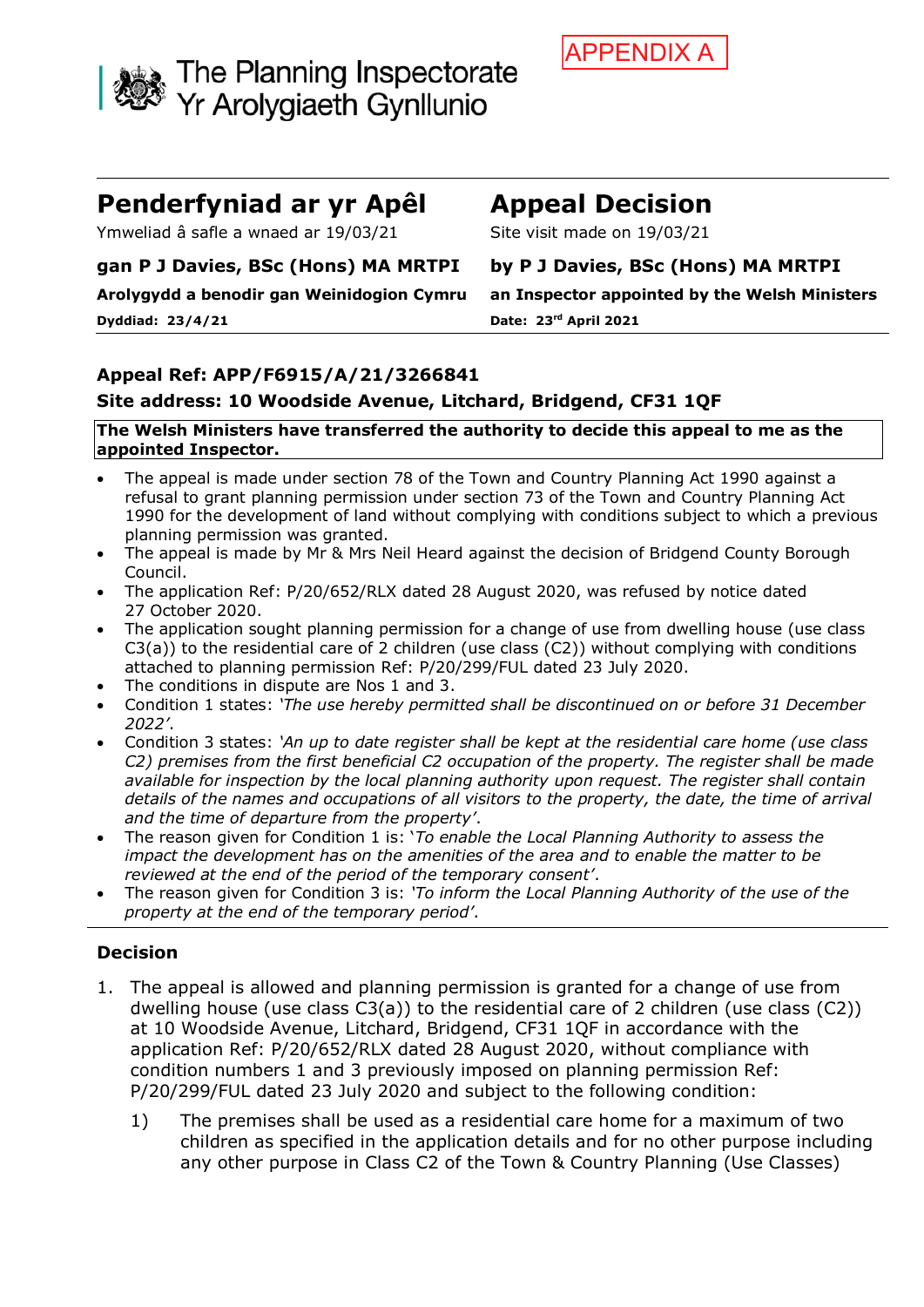Order 1987, or in any provision equivalent to that Class in any statutory instrument revoking and re-enacting that Order.

*Reason: In the interests of the general amenities of the area (LDP Policy SP2).*

### **Main Issue**

2. This is whether the disputed conditions are reasonable and necessary in the interests of the general amenities of the area.

### **Reasons**

- 3. The appeal property is a 2-storey semi-detached house situated at the head of a culde-sac in a built up predominantly residential environment. I observed some onstreet parking which has the effect of narrowing the carriageway, but most dwellings have driveways and off-road parking facilities, and traffic speeds and flow are low. The development to which this appeal relates is a residential home providing 24-hour care for a maximum of 2 young people.
- 4. The Council confirms that the principle of the development is acceptable. Given that a residential use would be compatible with the character of the area, I do not disagree. From the Council's officer report and statement it is evident that whilst it was accepted that the development may not result in excessive comings and goings over and above the existing residential character, given the extent of local concerns, and because the business had not been registered with the Care Inspectorate, Condition 1 was considered reasonable to allow an assessment of the impact on residential amenity to be made. Related to this, Condition 3 was considered necessary to enable sufficient information to be available as evidence to support an assessment under Condition 1.
- 5. Guidance regarding the imposition of planning conditions is set out in the Welsh Government Circular 016/2014 'The Use of Planning Conditions for Development Management' ('the Circular'). Paragraph 5.23 advises that it will rarely be necessary to grant temporary permission for development which conforms with the provisions of the development plan. The material considerations to which regard must be had in granting permission are not limited or made different by a decision to make the permission a temporary one. The reason for granting a temporary permission should never be that a time limit is necessary because of the effect of the development on the amenity of the area.
- 6. The development is a small care home that would be occupied by up to two children with associated care workers providing 24-hour supervision and care. Given that the appeal property is a family sized dwelling, the intensity of occupation would be similar to a private family household. I concur that the development would result in a greater propensity for visits from various service providers, however, families can also generate delivery and service traffic and are not exempt from visits from care professionals or emergency services. The scale and occupation level of the care home use would be proportionate to the size of the appeal property, and I consider that the amount of activity associated with either use would not be fundamentally different.
- 7. I have had regard to the objections from nearby residents and the reported issues around child supervision and anti-social behaviour. However, these are problems that can equally apply to a family household and, in this case, the development would be regulated by care bodies outside the planning system. Taking account of the smallscale nature of the operation, there is little evidence that general activity from the care home would amount to actual harm to residents' living conditions. Similarly, I have had regard to concerns relating to parking congestion and traffic, but there is no